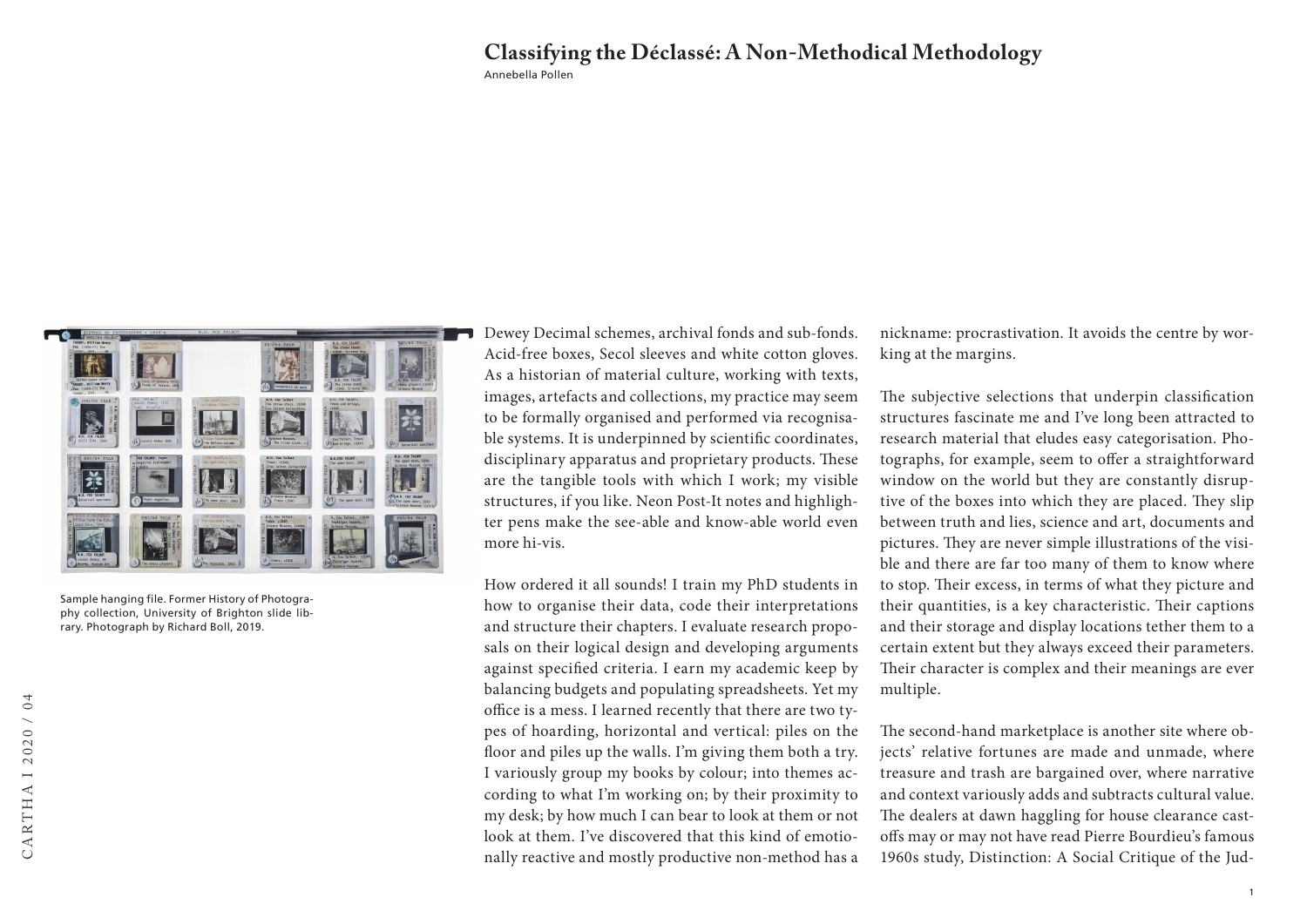

Broken slide. William Henry Fox Talbot, Study of Leaves, 1839. Former History of Photography collection, University of Brighton slide library. Photograph by Richard Boll, 2019.

gement of Taste, but they live it out daily as they move goods from unwanted to wanted and rate them accordingly. A sign at the door of a local flea market frames these shifts playfully: We buy junk and sell antiques. Pricing seems to add objectivity but the rules are mostly unwritten and get renegotiated with each transaction. Taste classifies, and it classifies the classifier, as Bourdieu famously put it. We are what we value; we are what we throw away.

These subjective selections and mutable taxonomies are the subject of my research as well as the operating systems through which I receive and interpret my information. Most of my projects concern what I call noncanonical material: the overlooked, troublesome and unwanted. I relish the challenge of the wild things, the unwieldy. I've cherished orphaned family albums, unsaleable garments at the dump, photo competition rejects, deaccessioned museum collections and archival boxes marked 'Miscellaneous'. These are difficult objects that create disorder and that reveal the inadequacies of the systems that are meant to provide meaning and certainty.

A pertinent example of such a project is the study I have made of art school slide libraries or, rather, their destruction. Once the core site of the visual aids through which histories of art and design were taught, the 35mm slides and their analogue projection equipment have recently been deemed obsolete. Tiny, carefully-labelled squares of glass have been superseded by vast virtual image databases and speedy digital display mechanisms. The labour of generations of slide librarians in photographing, mounting and processing the hardware of visual information has been decimated, in some cases literally ground to dust, over the past decade or so. In my institution, as with many others, hundreds of thousands

of images were dismantled and dispersed. Artists and art historians, however, sentimentally rescued what they could. To me, they contained the historiography of a discipline and its technology; its archaeology of knowledge, to borrow a phrase from Foucault.

Two filing cabinets in my office are stuffed with my university's former history of photography collection. Some slides are shattered, faded to pink; others stick to their decomposing storage systems. They speak of order and chaos, the enduring and the fragile, the changing materiality of photography and its ever proliferating scale. Slides of the very earliest of photographs from the 1830s, taken and displayed with 1960s technology now abandoned, seem hopelessly poetic. I was taught my subject via these transparencies when I looked through them as images rather than at them as objects. I now see them as structures, as indexes of cultural flux. Their fallibilities are writ large in their bulky forms, their peeling stickers, handwritten labels and yellowing cases. They seem clunky and clumsy in a friction-free world of easy image supply. Their slowness and messiness, however, reveal complexities and show how the visual world is ordered and disordered.

How to manage the unmanageable? How to tie this turmoil down into a visible and readable outcome? Words, my other tools, share a mercurial character with my research materials; they are similarly slippery and similarly spatial. They pile up and spill over. I scribble them on scraps and pour them onto screens. I do it in the middle of the night or when the mood takes me, on a run or at the kitchen sink. I scroll up and down Word documents and iPhone photo feeds, adding hearts and asterisks. I circle, underline, fire arrows and shout capitals and until patterns emerge at the edges. I need to keep rummaging through the clutter, the overflowing